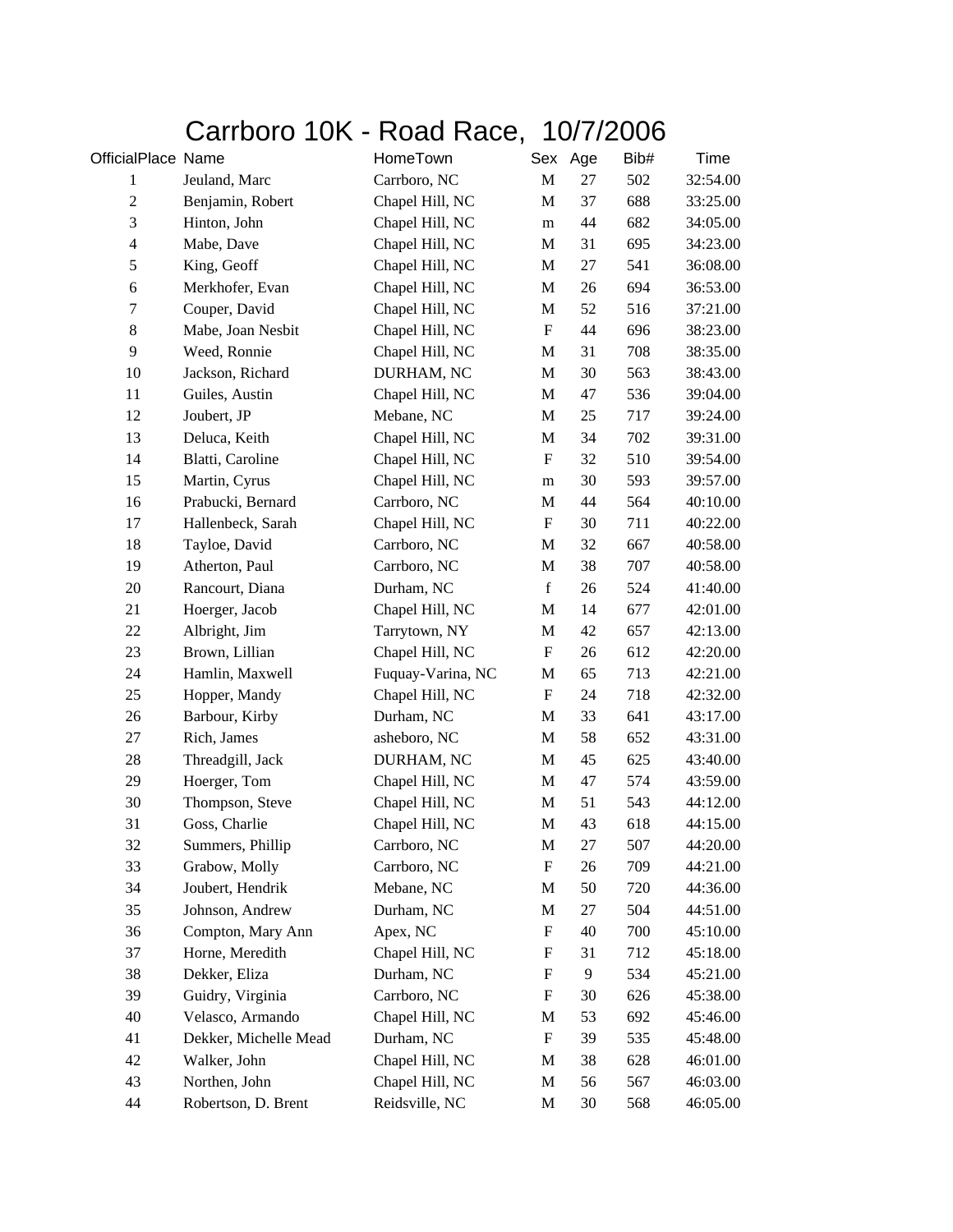| 45      | Blake, John           | Chapel Hill, NC    | M                         | 48 | 703 | 46:11.00 |
|---------|-----------------------|--------------------|---------------------------|----|-----|----------|
| 46      | Retsch-Bogart, George | Chapel Hill, NC    | M                         | 54 | 584 | 46:13.00 |
| 47      | cramer, rebecca       | Chapel Hill, NC    | $\mathbf f$               | 20 | 634 | 46:14.00 |
| 48      | Vann, William         | Chapel Hill, NC    | M                         | 58 | 506 | 46:15.00 |
| 49      | Weaver, Mark          | Chapel Hill, NC    | M                         | 37 | 607 | 46:22.00 |
| 50      | Vernon, Nate          | Durham, NC         | M                         | 15 | 661 | 46:27.00 |
| 51      | Hotelling, Jim        | Chapel Hill, NC    | M                         | 59 | 533 | 46:29.00 |
| 52      | Gilbert, Craig        | DURHAM, NC         | M                         | 47 | 660 | 46:52.00 |
| 53      | Andrews, Nathan       | Chapel Hill, NC    | M                         | 36 | 606 | 46:54.00 |
| 54      | Bennett, Terri        | Chapel Hill, NC    | ${\bf F}$                 | 44 | 675 | 47:03.00 |
| 55      | Wiltberger, Tom       | Carrboro, NC       | M                         | 37 | 690 | 47:09.00 |
| 56      | Hill, Silas           | Chapel Hill, NC    | M                         | 13 | 610 | 47:11.00 |
| 57      | Kaiser, Nancy         | Durham, NC         | $\boldsymbol{\mathrm{F}}$ | 35 | 683 | 47:17.00 |
| 58      | SMOLENS, MAX          | Carrboro, NC       | M                         | 25 | 582 | 47:19.00 |
| 59      | Margolis, Nate        | Chapel Hill, NC    | M                         | 15 | 647 | 47:27.00 |
| 60      | Westrick, Aaron       | Chapel Hill, NC    | M                         | 30 | 561 | 47:28.00 |
| 61      | Mullis, Randy         | Carrboro, NC       | M                         | 46 | 685 | 47:32.00 |
| 62      | Adigun, Chris         | Chapel Hill, NC    | $\boldsymbol{\mathrm{F}}$ | 26 | 548 | 47:32.00 |
| 63      | Panning, Matthew      | Durham, NC         | M                         | 29 | 716 | 47:35.00 |
| 64      | Smanz, Lyndsay        | Southern Pines, NC | $\boldsymbol{\mathrm{F}}$ | 24 | 500 | 47:36.00 |
| 65      | Hajat, Anjum          | Carrboro, NC       | F                         | 32 | 542 | 47:52.00 |
| 66      | Hollmann, Lena        | Cary, NC           | F                         | 55 | 658 | 47:53.00 |
| 67      | Fish, Eric            | Carrboro, NC       | M                         | 33 | 646 | 47:59.00 |
| 68      | Mehl, Seth            | DURHAM, NC         | M                         | 26 | 662 | 48:10.00 |
| 69      | Soo, Ken              | Durham, NC         | M                         | 48 | 644 | 48:15.00 |
| 70      | Hutchins, William     | Durham, NC         | M                         | 36 | 663 | 48:25.00 |
| 71      | Bresky, Carole Lee    | Pittsboro, NC      | $\boldsymbol{\mathrm{F}}$ | 52 | 538 | 48:32.00 |
| 72      | Taylor, Ken           | Chapel Hill, NC    | M                         | 43 | 530 | 48:33.00 |
| 73      | Borris, Edward        | Raleigh, NC        | m                         | 37 | 592 | 48:56.00 |
| 74      | Flanagan, Robert      | Chapel Hill, NC    | M                         | 39 | 659 | 49:04.00 |
| 75      | Merrihew, Raymond     | Chapel Hill, NC    | M                         | 37 | 552 | 49:05.00 |
| 76      | Deguzman, Felipe      | Chapel Hill, NC    | $\mathbf M$               | 37 | 705 | 49:08.00 |
| $77 \,$ | Crabill, Robert       | Chapel Hill, NC    | M                         | 40 | 674 | 49:46.00 |
| 78      | Mitchell, Roger       | Carrboro, NC       | M                         | 56 | 566 | 49:47.00 |
| 79      | Atchison, Greg        | Chapel Hill, NC    | M                         | 50 | 616 | 49:52.00 |
| 80      | Hunter, Elizabeth     | Carrboro, NC       | F                         | 28 | 668 | 49:58.00 |
| 81      | Rice, David           | Durham, NC         | M                         | 47 | 591 | 50:03.00 |
| 82      | Bowling, Christopher  | Durham, NC         | M                         | 32 | 653 | 50:20.00 |
| 83      | Hadler, Wayne         | Carrboro, NC       | M                         | 52 | 547 | 50:22.00 |
| 84      | Bouck, David          | Durham, NC         | M                         | 31 | 710 | 50:27.00 |
| 85      | Barnett, Susan        | Carrboro, NC       | F                         | 45 | 525 | 50:29.00 |
| 86      | Pories, Kathleen      | Durham, NC         | F                         | 45 | 691 | 50:37.00 |
| 87      | Spagnardi, Thomas     | Durham, NC         | M                         | 41 | 699 | 50:41.00 |
| 88      | Schnurr, Brad         | Chapel Hill, NC    | M                         | 43 | 545 | 50:43.00 |
| 89      | Young, Randy          | Chapel Hill, NC    | M                         | 45 | 518 | 50:45.00 |
| 90      | Cranshaw, Joy         | Chapel Hill, NC    | F                         | 27 | 539 | 51:08.00 |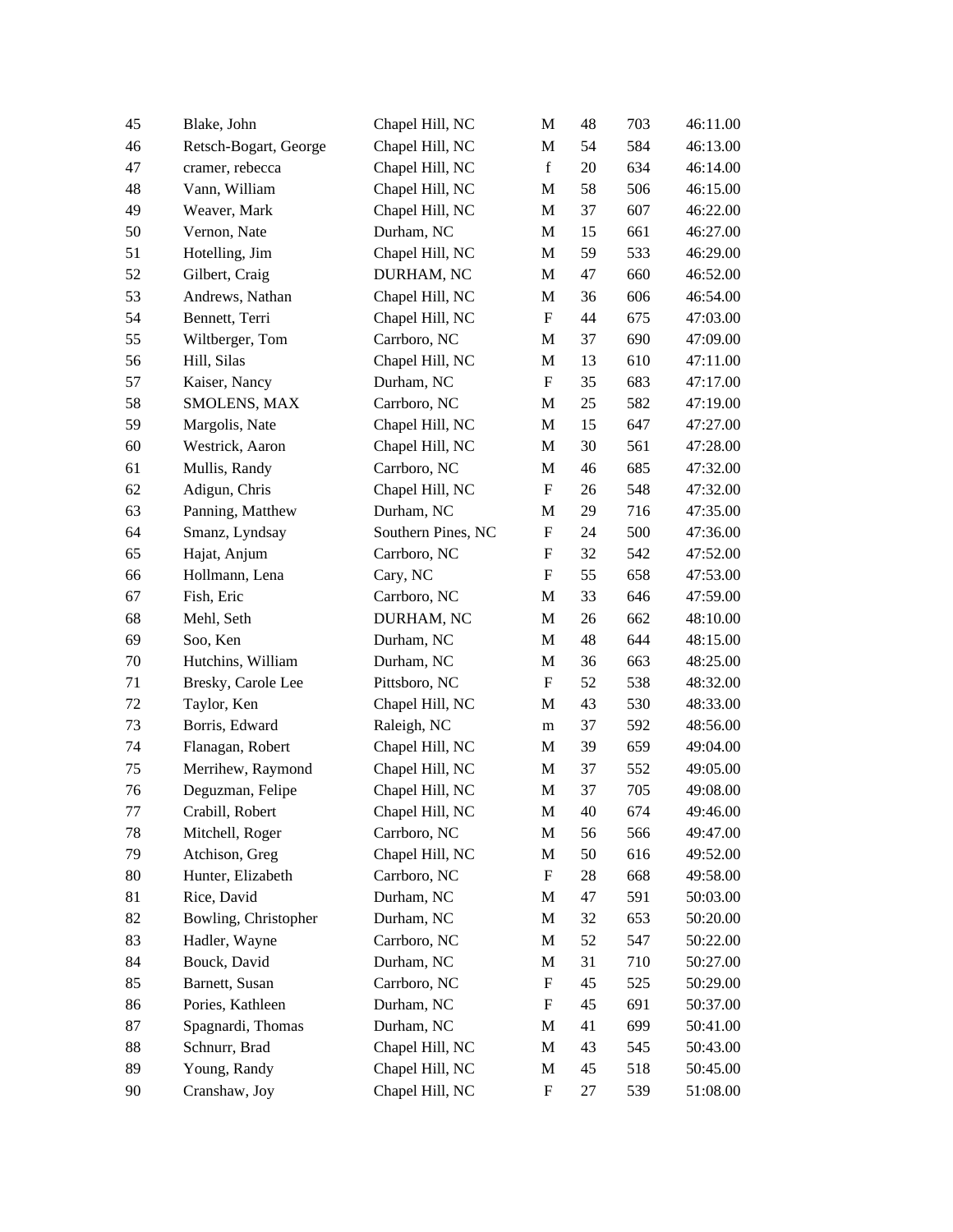| 91  | Schenck, Rebecca    | Chapel Hill, NC | ${\rm F}$                 | 24 | 680 | 51:16.00 |
|-----|---------------------|-----------------|---------------------------|----|-----|----------|
| 92  | Davis, Sonia        | Chapel Hill, NC | $\boldsymbol{\mathrm{F}}$ | 40 | 523 | 51:25.00 |
| 93  | Palko, Dan          | Raleigh, NC     | M                         | 34 | 579 | 51:35.00 |
| 94  | Compton, Timothy    | Chapel Hill, NC | M                         | 26 | 589 | 51:55.00 |
| 95  | Mikl, Jolynn        | Carrboro, NC    | $\boldsymbol{\mathrm{F}}$ | 24 | 555 | 51:57.00 |
| 96  | Cheung, Javier      | Chapel Hill, NC | M                         | 33 | 624 | 52:11.00 |
| 97  | Fouche, Nicole      | Durham, NC      | $\boldsymbol{\mathrm{F}}$ | 34 | 596 | 52:17.00 |
| 98  | Scott, Caroline     | Chapel Hill, NC | $\boldsymbol{\mathrm{F}}$ | 50 | 672 | 52:39.00 |
| 99  | Compton, Sarah      | Chapel Hill, NC | $\boldsymbol{\mathrm{F}}$ | 30 | 588 | 52:40.00 |
| 100 | Renn, Jennifer      | Chapel Hill, NC | $\boldsymbol{\mathrm{F}}$ | 27 | 577 | 52:42.00 |
| 101 | Wander, Anne        | Chapel Hill, NC | $\boldsymbol{\mathrm{F}}$ | 45 | 706 | 52:43.00 |
| 102 | Kleinhammes, Alfred | Chapel Hill, NC | M                         | 55 | 656 | 53:04.00 |
| 103 | McKnight, Patricia  | Chapel Hill, NC | ${\bf F}$                 | 42 | 678 | 53:06.00 |
| 104 | Seawell, Scottie    | Carrboro, NC    | $\boldsymbol{\mathrm{F}}$ | 42 | 599 | 53:08.00 |
| 105 | Chamberlain, Bill   | Chapel Hill, NC | M                         | 56 | 619 | 53:38.00 |
| 106 | Elliott, Leslie     | Carrboro, NC    | ${\rm F}$                 | 52 | 587 | 53:39.00 |
| 107 | Seales, Emily       | Chapel Hill, NC | $\boldsymbol{\mathrm{F}}$ | 28 | 627 | 53:41.00 |
| 108 | Bearman, Rachel     | Chapel Hill, NC | $\boldsymbol{\mathrm{F}}$ | 36 | 704 | 53:45.00 |
| 109 | Iwanski, Carmen     | Chapel Hill, NC | $\boldsymbol{\mathrm{F}}$ | 24 | 698 | 53:49.00 |
| 110 | Herbert, Joseph     | Carrboro, NC    | M                         | 53 | 515 | 53:57.00 |
| 111 | Persinger, Morgan   | Durham, NC      | M                         | 31 | 669 | 54:02.00 |
| 112 | Ludington, Sarah    | Carrboro, NC    | ${\rm F}$                 | 42 | 654 | 54:18.00 |
| 113 | Royster, Charlotte  | Durham, NC      | F                         | 28 | 671 | 54:33.00 |
| 114 | Shubert, Tiffany    | Chapel Hill, NC | $\boldsymbol{\mathrm{F}}$ | 36 | 511 | 54:42.00 |
| 115 | Barco, Amy          | Chapel Hill, NC | F                         | 31 | 681 | 54:57.00 |
| 116 | Telfer, Jennifer    | DURHAM, NC      | F                         | 33 | 676 | 55:01.00 |
| 117 | Archer, Norman      | Chapel Hill, NC | M                         | 11 | 623 | 55:02.00 |
| 118 | Brisson, Liz        | Carrboro, NC    | $\boldsymbol{\mathrm{F}}$ | 23 | 620 | 55:06.00 |
| 119 | Futch, George       | Chapel Hill, NC | M                         | 56 | 664 | 55:11.00 |
| 120 | Stewart, Erin       | Durham, NC      | $\mathbf f$               | 14 | 614 | 55:17.00 |
| 121 | Stewart, Jacqueline | Durham, NC      | $\boldsymbol{\mathrm{F}}$ | 43 | 615 | 55:20.00 |
| 122 | Miller, Cindy       | Chapel Hill, NC | ${\bf F}$                 | 38 | 665 | 55:27.00 |
| 123 | Hessling, Peter     | Durham, NC      | M                         | 54 | 639 | 55:27.00 |
| 124 | Pedersen, Bonnie    | Carrboro, NC    | F                         | 26 | 719 | 55:48.00 |
| 125 | Zedek, Lynn         | Raleigh, NC     | F                         | 34 | 571 | 55:53.00 |
| 126 | Evans, Elizabeth    | Chapel Hill, NC | F                         | 26 | 608 | 56:06.00 |
| 127 | Grace, Julia        | Carrboro, NC    | F                         | 25 | 581 | 56:09.00 |
| 128 | Spagnardi, William  | Durham, NC      | M                         | 33 | 697 | 56:10.00 |
| 129 | Zedek, Lauren       | Chapel Hill, NC | F                         | 26 | 572 | 56:17.00 |
| 130 | Fisher, Tom         | Carrboro, NC    | M                         | 60 | 526 | 56:21.00 |
| 131 | Virchiak, Mitchell  | Carrboro, NC    | M                         | 52 | 531 | 56:41.00 |
| 132 | Moses, Kitty        | Durham, NC      | F                         | 51 | 643 | 56:56.00 |
| 133 | Gibson, Jessica     | Carrboro, NC    | F                         | 30 | 586 | 56:59.00 |
| 134 | Gibson, David       | Carrboro, NC    | M                         | 30 | 585 | 57:01.00 |
| 135 | Gonzalez, Christian | Durham, NC      | M                         | 27 | 640 | 57:02.00 |
| 136 | Boone, Joan         | Efland, NC      | F                         | 53 | 583 | 57:03.00 |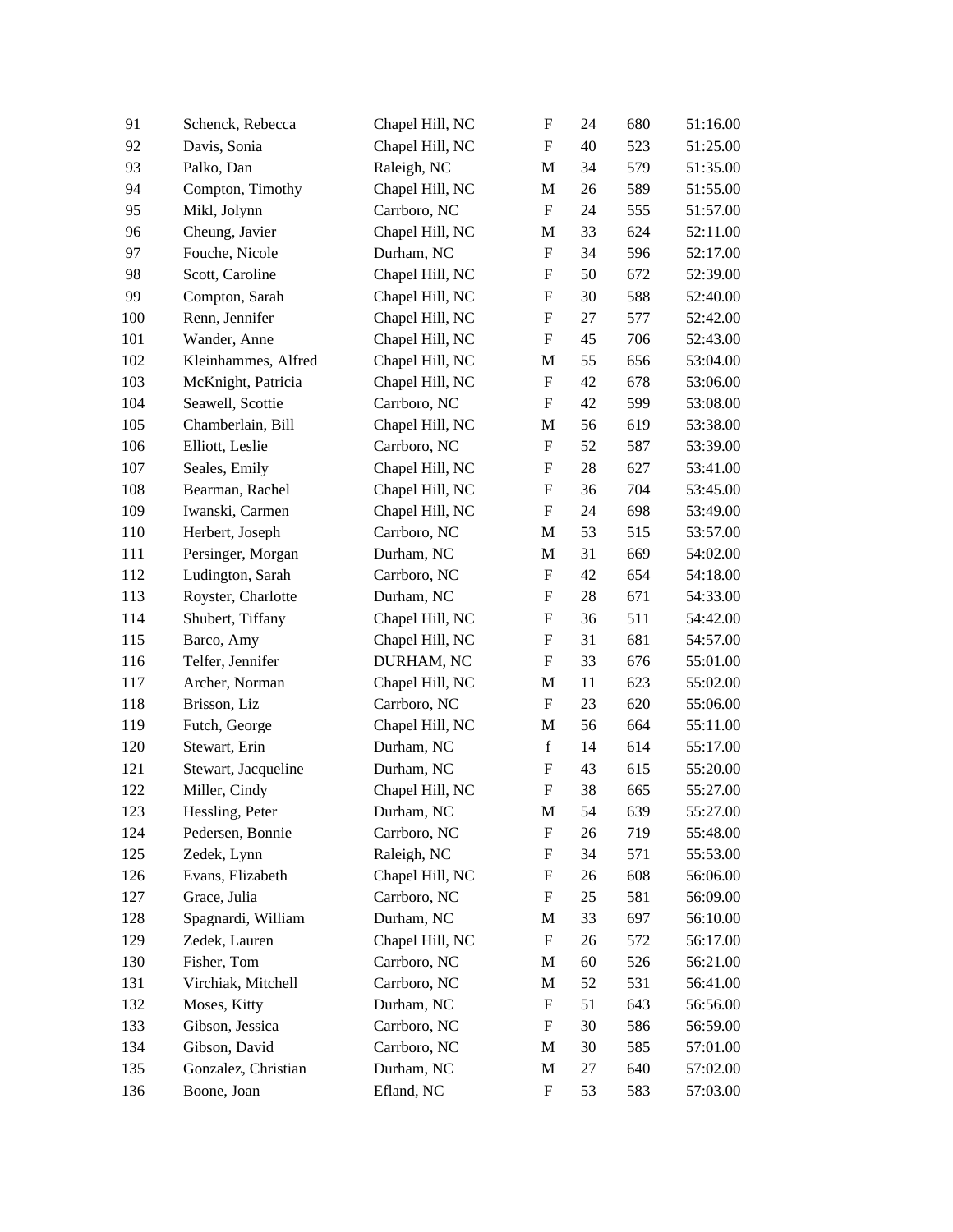| 137 | Blatt, Rebecca       | Chapel Hill, NC | F                         | 24               | 594 | 57:06.00   |
|-----|----------------------|-----------------|---------------------------|------------------|-----|------------|
| 138 | Archer, Janet        | Chapel Hill, NC | $\boldsymbol{\mathrm{F}}$ | 46               | 622 | 57:29.00   |
| 139 | Anderson, Sheelagh   | Chapel Hill, NC | $\boldsymbol{\mathrm{F}}$ | 59               | 527 | 57:30.00   |
| 140 | Hartwell, Hadley     | Carrboro, NC    | $\boldsymbol{\mathrm{F}}$ | 30               | 560 | 57:31.00   |
| 141 | Kulla-Mader, Julia   | DURHAM, NC      | $\boldsymbol{\mathrm{F}}$ | 28               | 570 | 57:36.00   |
| 142 | Martin, Tyler        | Chapel Hill, NC | F                         | 28               | 679 | 57:37.00   |
| 143 | Mitchell, Chris      | Kenly, NC       | M                         | 39               | 537 | 57:52.00   |
| 144 | Young, Kelly         | Chapel Hill, NC | F                         | 43               | 517 | 58:04.00   |
| 145 | Horton, Julie        | Chapel Hill, NC | $\boldsymbol{\mathrm{F}}$ | 50               | 562 | 58:12.00   |
| 146 | Faccidomo, Sara      | Carrboro, NC    | $\boldsymbol{\mathrm{F}}$ | 30               | 645 | 58:19.00   |
| 147 | Wollish, Amy         | Chapel Hill, NC | $\boldsymbol{\mathrm{F}}$ | 22               | 638 | 58:35.00   |
| 148 | McCarville, Joe      | Durham, NC      | M                         | 48               | 551 | 58:38.00   |
| 149 | Bloom, Kerry         | Chapel Hill, NC | M                         | 52               | 529 | 58:41.00   |
| 150 | Unknown, Unknown     | Unknown, NA     | U                         | $\boldsymbol{0}$ | 723 | 58:51.00   |
| 151 | Clark, Angie         | Raleigh, NC     | $\boldsymbol{\mathrm{F}}$ | 36               | 635 | 59:01.00   |
| 152 | Whitmore, Sarah      | Chapel Hill, NC | F                         | 60               | 651 | 59:02.00   |
| 153 | Dillon, Ben          | Raleigh, NC     | M                         | 56               | 505 | 59:21.00   |
| 154 | DeLuca, Jennifer     | Chapel Hill, NC | $\boldsymbol{\mathrm{F}}$ | 33               | 602 | 59:23.00   |
| 155 | Wolf, Susan          | Carrboro, NC    | $\boldsymbol{\mathrm{F}}$ | 37               | 528 | 59:29.00   |
| 156 | Hill, Jenny          | Chapel Hill, NC | $\boldsymbol{\mathrm{F}}$ | 38               | 609 | 59:57.00   |
| 157 | Dreisbach, Crystal   | Durham, NC      | $\boldsymbol{\mathrm{F}}$ | 29               | 556 | 1:00:11.00 |
| 158 | Gilleskie, Donna     | Chapel Hill, NC | $\boldsymbol{\mathrm{F}}$ | 39               | 590 | 1:00:39.00 |
| 159 | Walsh, Madonna       | Durham, NC      | F                         | 52               | 603 | 1:01:05.00 |
| 160 | Palko, Shawn         | Raleigh, NC     | $\boldsymbol{\mathrm{F}}$ | 37               | 580 | 1:01:13.00 |
| 161 | Cotton, John         | Chapel Hill, NC | M                         | 41               | 513 | 1:01:14.00 |
| 162 | Cotton, Christine    | Chapel Hill, NC | F                         | 41               | 512 | 1:01:17.00 |
| 163 | Ottman, Jeffrey      | Carrboro, NC    | M                         | 44               | 689 | 1:01:21.00 |
| 164 | Towe, Elizabeth      | Carrboro, NC    | F                         | 40               | 549 | 1:01:24.00 |
| 165 | Lanham, Michele      | Carrboro, NC    | $\boldsymbol{\mathrm{F}}$ | 24               | 666 | 1:01:37.00 |
| 166 | Lea, Elena           | Chapel Hill, NC | $\boldsymbol{\mathrm{F}}$ | 35               | 532 | 1:02:02.00 |
| 167 | Greene, Carey        | Durham, NC      | M                         | 27               | 636 | 1:02:17.00 |
| 168 | Terzian, Mary        | Durham, NC      | $\boldsymbol{\mathrm{F}}$ | 31               | 642 | 1:02:29.00 |
| 169 | Alexander, Bruce     | Chapel Hill, NC | M                         | 37               | 721 | 1:02:46.00 |
| 170 | Rao, Kamakshi        | Durham, NC      | F                         | 30               | 601 | 1:02:55.00 |
| 171 | Conklin, Christopher | Chapel Hill, NC | M                         | 25               | 558 | 1:02:56.00 |
| 172 | Novak, Julie         | Chapel Hill, NC | F                         | 33               | 514 | 1:03:36.00 |
| 173 | Barron, Jennifer     | Raleigh, NC     | F                         | 30               | 633 | 1:03:37.00 |
| 174 | Goss, Karen          | Chapel Hill, NC | F                         | 42               | 617 | 1:03:44.00 |
| 175 | Epstein, Stacy       | Chapel Hill, NC | F                         | 27               | 605 | 1:03:47.00 |
| 176 | Alexander, Paula     | Chapel Hill, NC | F                         | 35               | 722 | 1:04:03.00 |
| 177 | Salazar, Jose        | Carrboro, NC    | M                         | 30               | 693 | 1:04:20.00 |
| 178 | Norton, Barbara      | Chapel Hill, NC | F                         | 44               | 522 | 1:04:26.00 |
| 179 | Epstein, Ryan        | Chapel Hill, NC | M                         | 31               | 604 | 1:04:31.00 |
| 180 | Glass, Amy           | Durham, NC      | $\boldsymbol{\mathrm{F}}$ | 48               | 595 | 1:05:07.00 |
| 181 | Lane, Nancy          | Chapel Hill, NC | F                         | 55               | 557 | 1:05:41.00 |
| 182 | Luck, Steve          | Carrboro, NC    | M                         | 58               | 544 | 1:05:55.00 |